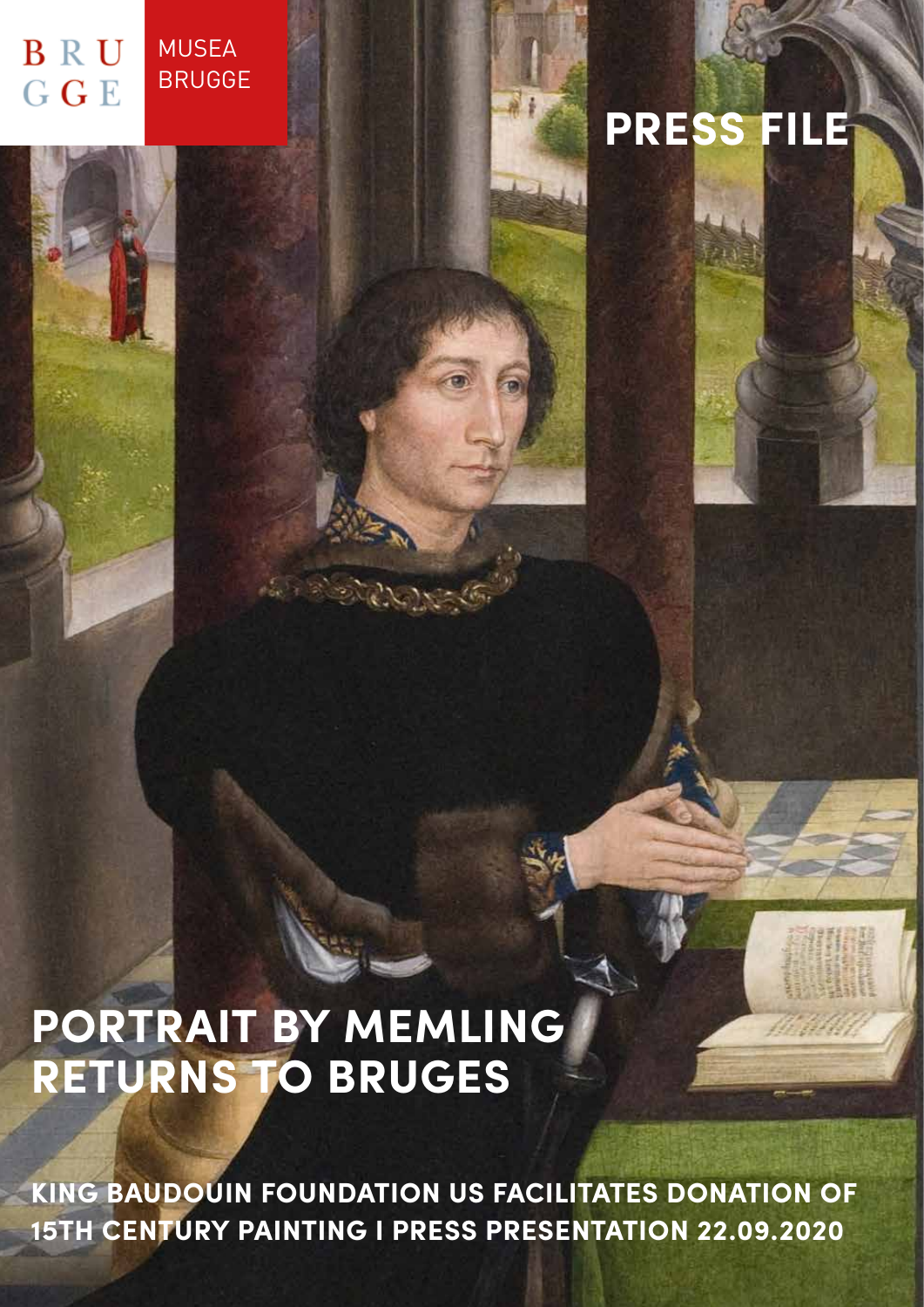**The portrait of Francisco de Rojas, painted by Hans Memling in the 15th century, is returning to the city of Bruges, where it was painted. It was donated by American philanthropist Bill Middendorf and will be kept at St. John's Hospital (the Memling Museum). The donation was made with guidance from King Baudouin Foundation US, part of the King Baudouin Foundation network.** 

Francisco de Rojas, the scion of a noble Spanish family and Ambassador of Spain to the Burgundian court, is portrayed on the lefthand panel (oil on wood; 50.5 cm wide and 104 cm high) of a triptych. On the right-hand panel stood a female figure, probably Mary, reading. It is no longer known with certainty what was on the central panel, although there are indications that it was the crucifixion of Christ.

"This is the first time we have received such an important donation", said Till-Holger Borchert, artistic director of the Bruges Museums. Initially the work remains the property of KBF US, but it is immediately given on long-term loan to the Bruges Museums, which will later become its owner.

"This is one of the few representations we have providing evidence of the Spanish presence in Bruges, when it was a trading centre in the Middle Ages", said Borchert. "We do have a lot of textual archive material, but few pictorial representations. This is a painting of a person from an important family, and furthermore it is by Memling, a leading citizen at the time and of course a very important artist."

Hans Memling was born in Germany around 1430, and we know that he was working in the studio of Rogier van der Weyden in Brussels in 1465. Later he moved to Bruges, where he became one of the most influential artists in Northern Europe during his time. His religious works often incorporated portraits of his wealthy patrons - bankers, merchants, senior government or Church dignitaries and aristocrats.

#### **The donor: Bill Middendorf**

The work was donated by John William 'Bill' Middendorf, an American who has not only had a long and fruitful professional career but is also an enthusiastic art collector, particularly of old masters from the Low Countries. Middendorf studied naval science, served as an officer during WWII and subsequently obtained a Bachelor of Arts (Harvard) and MBA (University of New York). He began his career as an investment banker. Later he was asked to serve as US ambassador in the Netherlands (1969-1973). After returning to the US he became Secretary of State for the US Navy (1974-1977) and represented the US in the Organization of American States.

It is above all his passion for art and the old masters in particular that has led him to make this generous donation today. He has expressed his own creativity not only as a composer - for example writing a symphony to mark the 25-Year Jubilee of Queen Juliana of the Netherlands – but he has also drawn and painted throughout his life. He has sketched portraits of many of the prominent politicians he has encountered on the world stage.

"In the past 55 years I have discovered Bruges and visited it regularly", said Middendorf. "I see it as a rare jewel, largely preserved as it was in the Middle Ages. The beauty of the city and the art from past centuries draw me back there again and again. Memling, one of the great masters, was a prominent citizen of the city. I also appreciate Till-Holger Borchert, both as an art historian and for his friendship that has grown through the arts over the decades. All these aspects contributed to my decision to ensure that this work from my collection, which I purchased in 2002 after the death of its previous private owner, would be returned to Bruges."

#### **KBFUS ART facilitates donations of art**

A few years ago the King Baudouin Foundation US set up the KBFUS ART programme to help donors in the US with the complex cultural, legal and tax-related aspects of donating art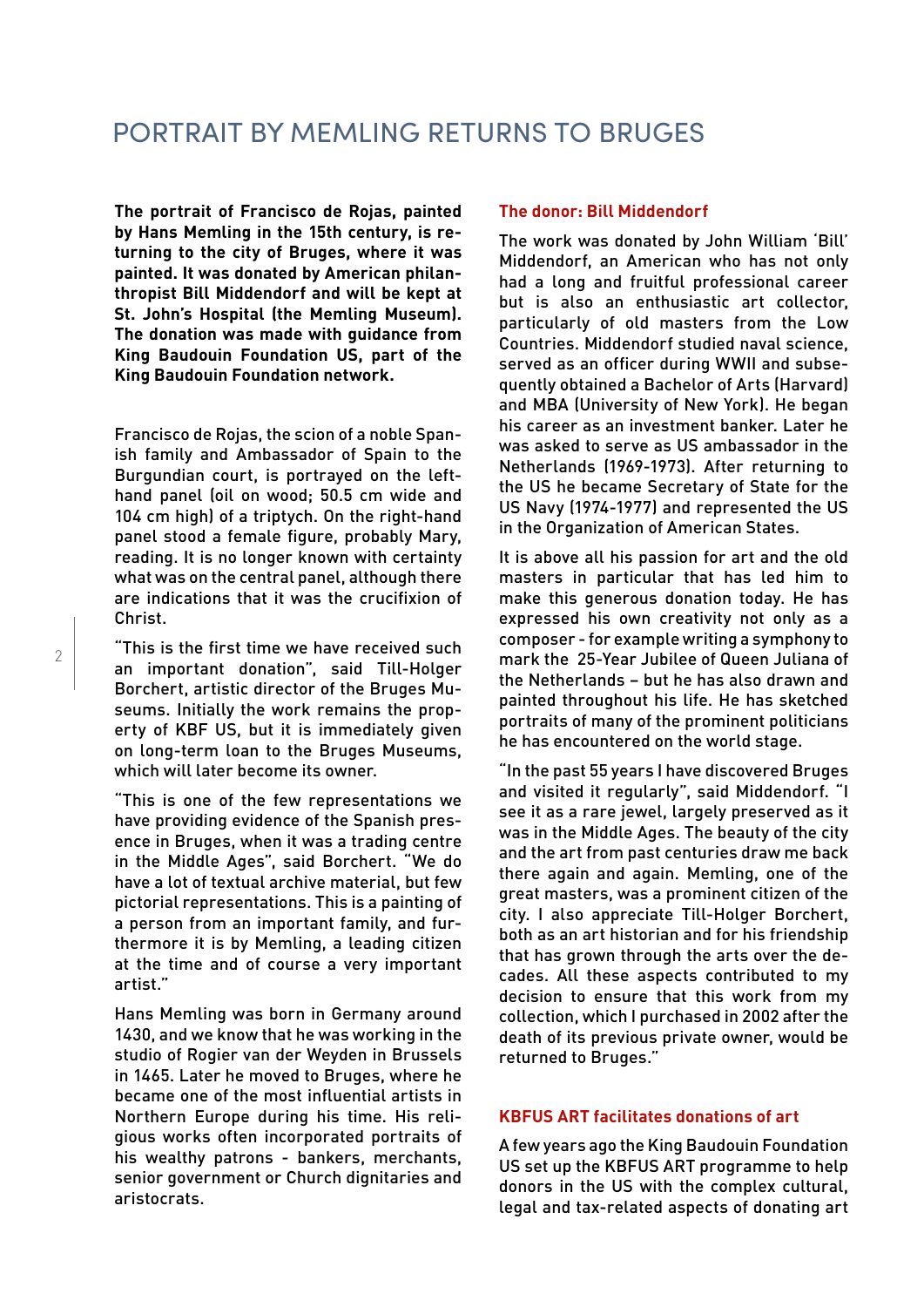across international borders. The donation of this work by Memling is a fine example of the role played by the King Baudouin Foundation's network as a global philanthropic enabler, not only for donations of heritage items but also offering guidance with international philanthropic donations to projects or organisations, whether their work is social, cultural, medical, scientific or academic.

"The guidance we received from KBFUS was vital in making it possible for the painting to return to Bruges", said Till-Holger Bolchert. "Thanks to the process that has been created by the KBFUS for donations of works of art, everything went smoothly. It is so amazing, I can hardly believe it is happening."



J. William Middendorf and his daughter Frances.